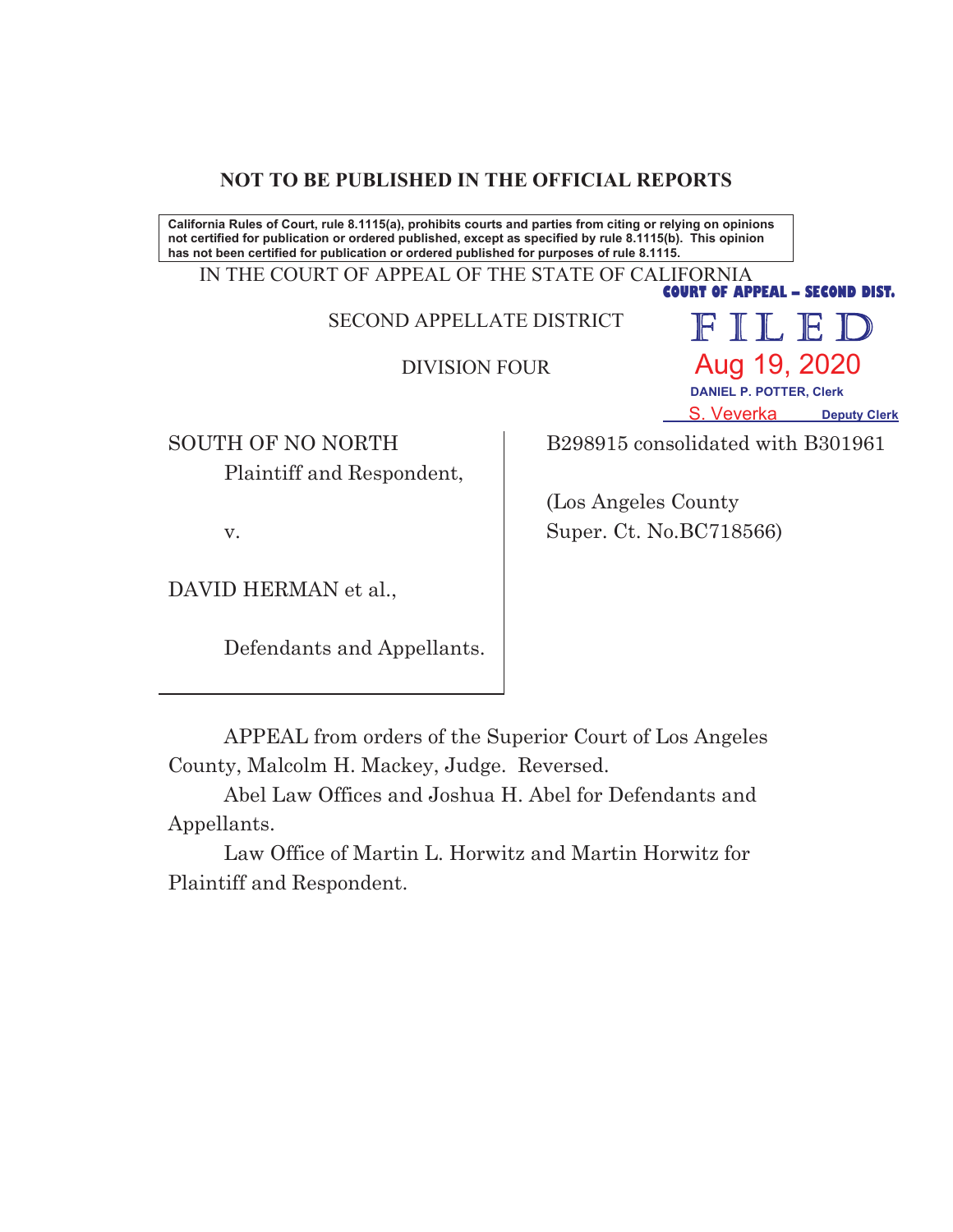### **INTRODUCTION**

Appellant David Herman filed a cross-complaint against respondents South of No North, LLC (SONN) and Daniel Starr, alleging defamation and related claims. Herman alleged that respondents caused a defamatory online article to be published about him, and that respondents told Herman's employer and acquaintances that law enforcement agencies were investigating Herman for embezzling from respondents. Respondents filed a special motion to strike under the anti-SLAPP statute, Code of Civil Procedure section 425.16.1 They asserted that because the online article stated that Starr had filed a police report regarding the allegations against Herman, Herman's claims "arose from" a police report, which is protected activity under section 425.16. Respondents also contended that Herman's claims did not have a probability of success, because filing a police report is privileged under Civil Code section 47. The trial court agreed and granted the motion.

We reverse. Herman did not allege that respondents filed a police report, nor did he allege any damages arising from the filing of a police report. To the contrary, Herman stated that he suspected no police report was ever filed, and that the online article and respondents' statements to his employer and acquaintances were false. Because the filing of a police report constituted the sole basis for the special motion to strike,

<sup>1</sup>All further statutory references are to the Code of Civil Procedure unless otherwise indicated. An anti-SLAPP motion seeks to strike a "[s]trategic lawsuit against public participation." (*Wilson v. Cable News Network, Inc*. (2019) 7 Cal.5th 871, 882 fn. 2 (*Wilson*).*)*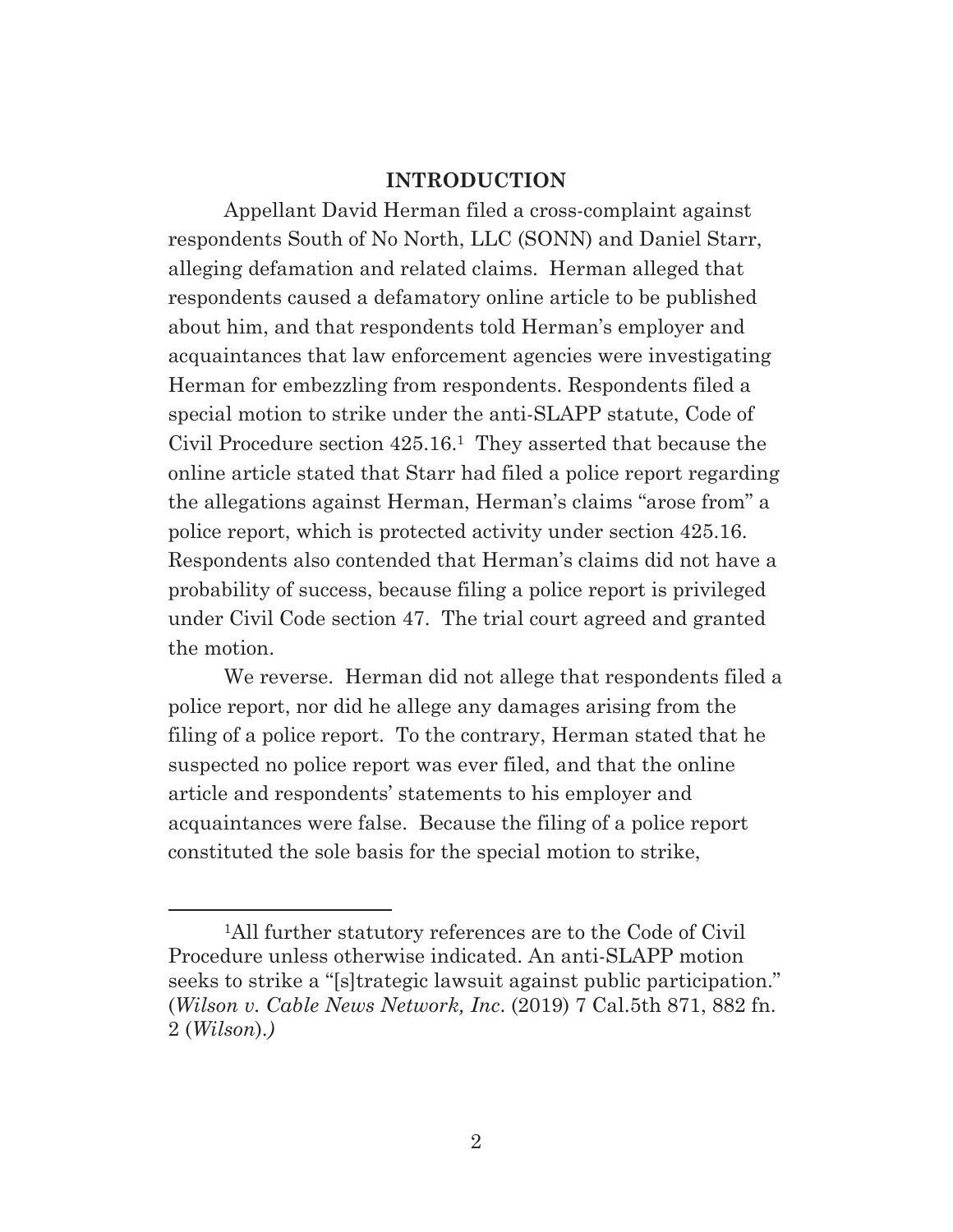respondents failed to demonstrate that Herman's claims "arose from" protected activity and the motion should have been denied.

The trial court also granted respondents' motion for attorney fees as prevailing parties under section 425.16, subdivision (c). Herman separately appealed that ruling, and we consolidated the two appeals. Because we reverse the court's order granting the special motion to strike, there is no longer a basis for the fee award. We therefore also reverse the attorney fees order.

# **FACTUAL AND PROCEDURAL BACKGROUND A. Herman's cross-complaint**

SONN filed a complaint against Herman and others on August 21, 2018; the complaint is not in the record on appeal. Herman filed a cross-complaint against SONN and Starr on March 25, 2019. The cross-complaint included 15 causes of action, but only the first four causes of action are relevant to the anti-SLAPP motion at issue on appeal: defamation, false light invasion of privacy, intentional infliction of emotional distress, and negligent infliction of emotional distress. We therefore focus on the facts related to those causes of action.

Herman alleged that SONN "was created to purchase, construct, renovate/remodel, and sell real estate," and Starr was the managing member of SONN. Respondents "embarked on construction and remodeling of a residential home" in Beverly Hills, California; the cross-complaint refers to this as "the project" or "the property." In March 2017, Starr approached Herman about assisting with the project. In April 2017, respondents "hired Herman to assist with financial, administrative, and personnel tasks related to the Property, including but not limited to reviewing contractor bids, reviewing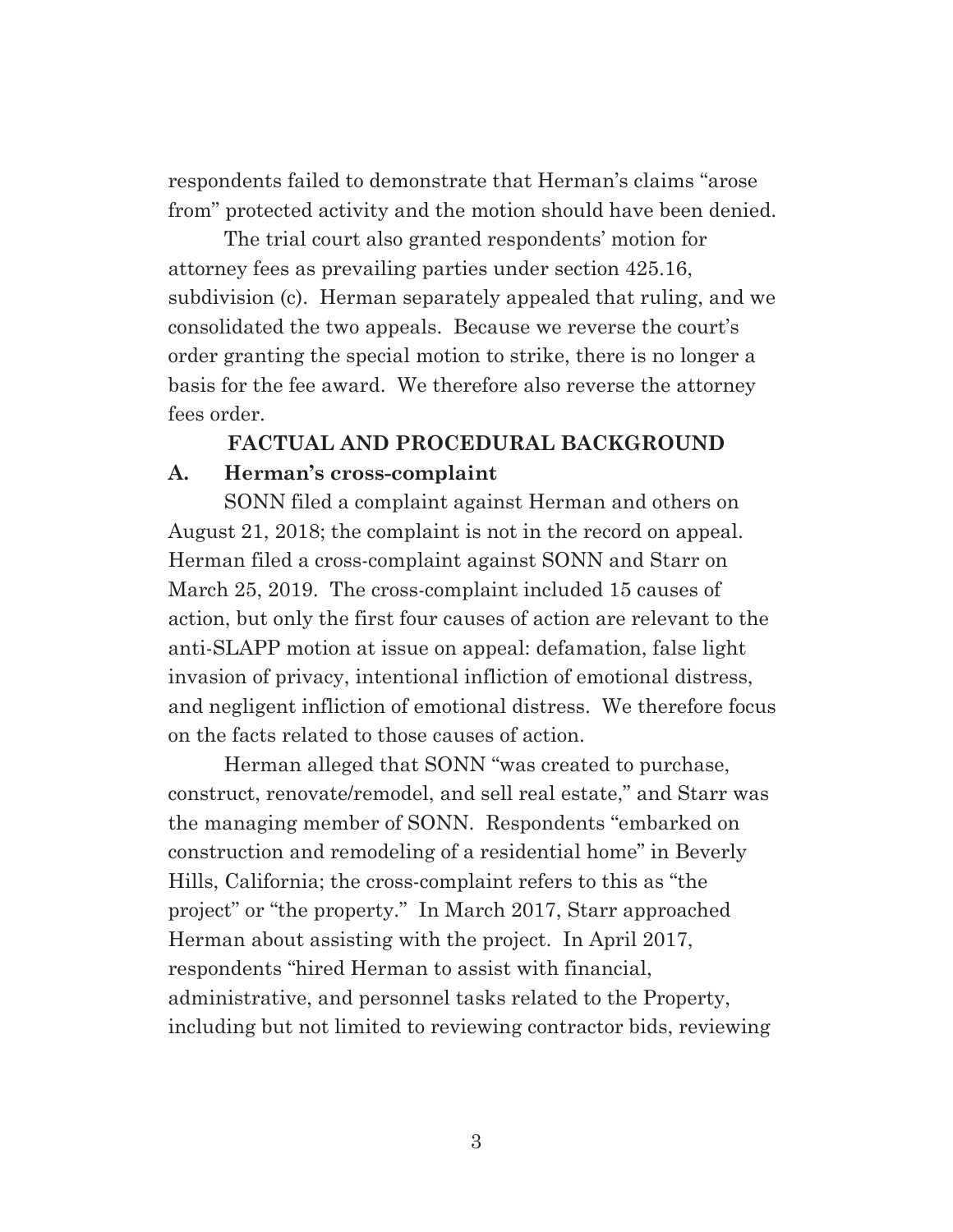bills, assisting with finance/budget tasks, overseeing the licensed general contractors that [respondents] hired to perform the construction on the jobsite, liaising between Starr and [respondents'] architect and designer, and managing one of [respondents'] employees," a jobsite supervisor.

Herman lived in Nevada, but traveled to California to work on the project. He also worked as a coach for the junior varsity football team at Bishop Gorman High School, a Catholic high school near Las Vegas. The school was under the authority of the Las Vegas Catholic Archdiocese, which had "control over certain personnel, hiring and firing." Herman alleged that he had "a very good reputation in both his personal and professional life, and is well respected in both his local business community and his local community."

Herman alleged that "[a]s the Project approached its close, the relationship between Herman and Starr became strained for reasons not clear to Herman." "[W]ithout any factual basis, [respondents] began to falsely accuse Herman of a criminal act: embezzling funds from [SONN] and Starr." Respondents "reached out to people in Herman's community and defamed him."

Herman alleged that "on or about August 26, 2018, in 'theblast.com[,]' [respondents] caused to be published on the Internet the following defamatory statement" about Herman. The online article, titled "'Million Dollar Listing' Doll-Filled House Subject of Embezzlement Investigation" (the Blast article), stated:

"One of the properties featured on Bravo's 'Million Dollar Listing' is now at the center of an embezzlement probe and it involves one of the top-ranked football programs in the nation.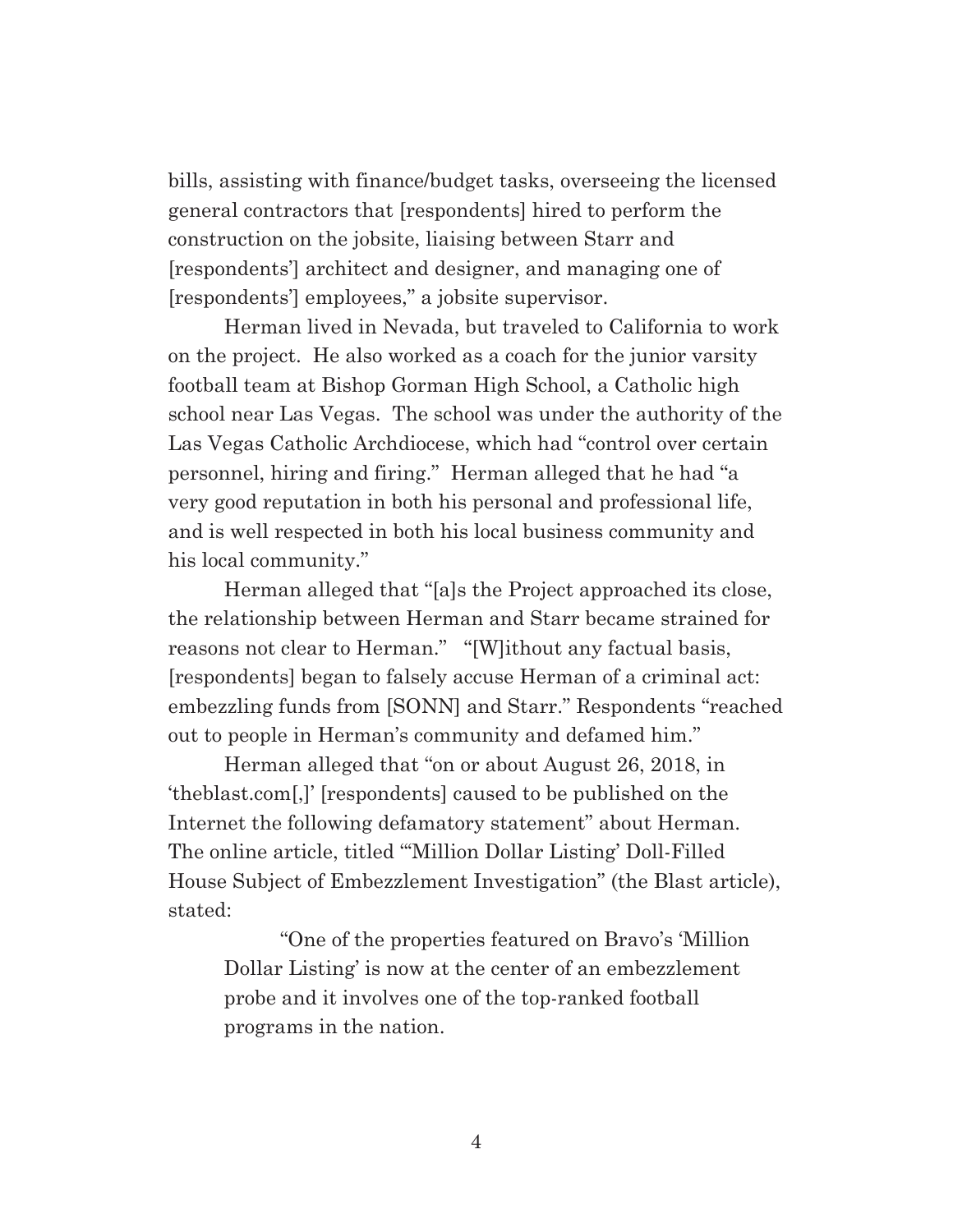"Real estate mogul Daniel Starr filed a report with LAPD[2] last month, which was obtained by The Blast. Starr claims his cousin, David Herman, was a project manager for the rebuild of the house and allegedly created a false bank account to pump up contractors' invoices and siphon the extra money for himself.

"Herman is also the junior varsity head coach for the Bishop Gorman football team. The school, located in Nevada, has a top-ranked program and has delivered multiple national championships over the years.

"Starr originally purchased the Beverly Hills home from Mary Sheldon, daughter of 'I Dream of Jeanie' [*sic*] creator Sidney Sheldon. He appeared on 'Million Dollar Listing' and realtor Josh Flagg gave him hope that the property—which featured a slew of creepy dolls when it was featured on the show—could be turned into a something very special.

"Starr did give the property a new life, and the 8,000 sq ft mansion now has six bedrooms, eight bathrooms and will be listed for \$18 million at the end of the year. It's also in a star-studded neighborhood near celebs like Mariah Carey and Paul McCartney.

"It's unclear just how much money Starr alleges Herman swindled during the rebuild of the mansion.

"The Blast reached out to David Herman and Bishop Gorman High School for comment and so far no comment."

Herman alleged that the "publication infers that Herman had committed a crime," and "mentions Herman by name

2Presumably, the Los Angeles Police Department.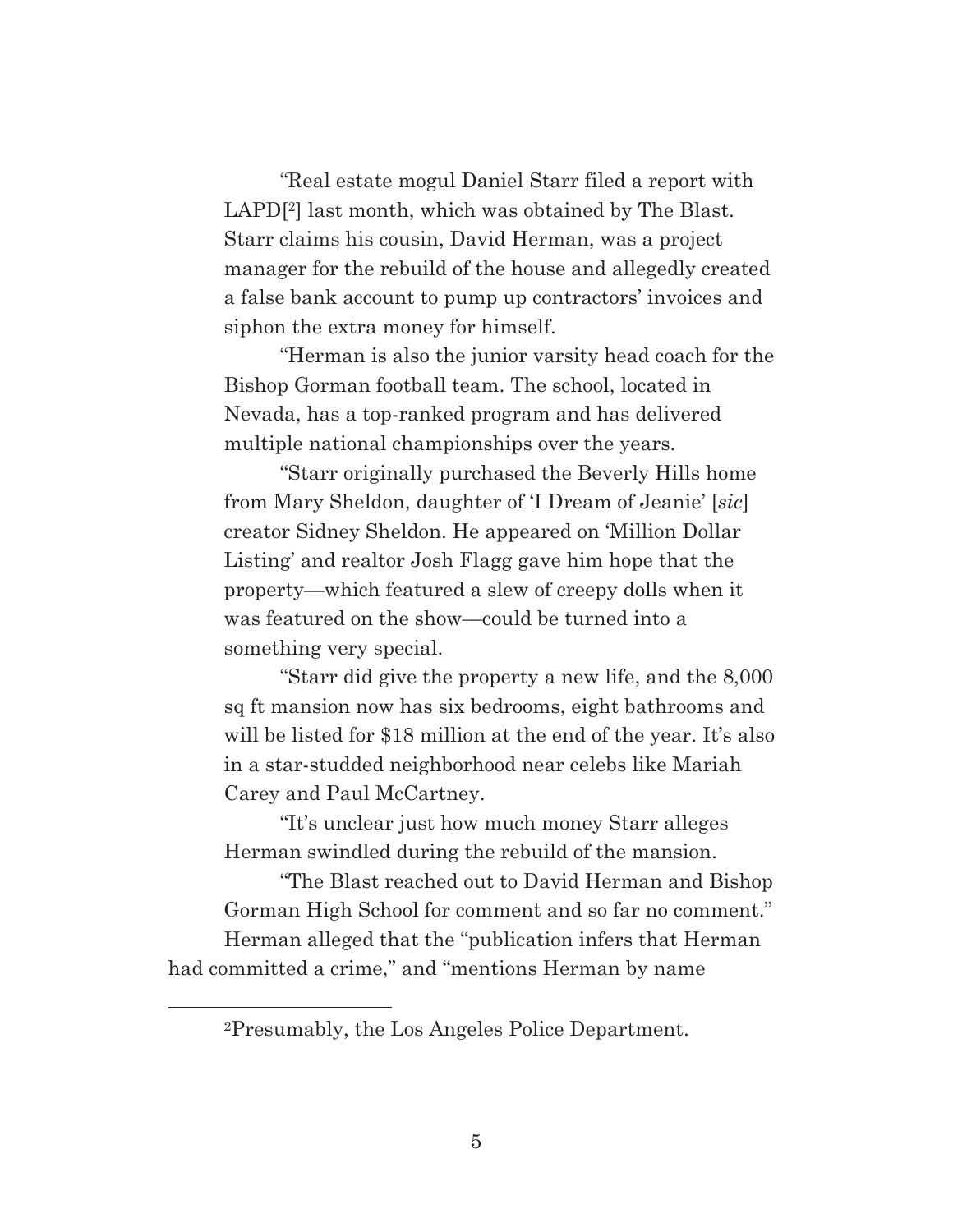throughout." He alleged that the statements were false and defamatory, were not privileged, and respondents "caused these statements to be made knowing the falsity thereof or without using reasonable care to determine the truth or falsity thereof." Respondents "made the defamatory statements with malice and with the intent to injure Herman's good name and reputation and to interfere with his employment." Herman further alleged that the "publication was seen and read by persons in Herman's community," and it harmed Herman's reputation. "At least one person in Herman's community . . . has told Herman directly that he will no longer do business with him as a result of this article."

Herman further alleged that respondents "made defamatory statements about Herman to various persons at the Las Vegas Catholic Archdiocese, and persons at Bishop Gorman High School," including the school's athletic director. Respondents "told these persons, among other things, that Herman was being criminally charged and investigated by the FBI, that Herman was an embezzler, and that Herman did a poor job in connection with his work on the Property." He also alleged that respondents "provided the persons at the Las Vegas Archdioceses [*sic*] with a copy of the [Blast] article."

Herman alleged causes of action for defamation, false light invasion of privacy, intentional infliction of emotional distress, and negligent infliction of emotional distress. He alleged that respondents "caused excessive and unsolicited internal and external publications of defamation," which "included express and implied accusations that Herman was not a competent employee, violated laws, and that he violated rules and/or business regulations." The defamatory statements included "that Herman committed a crime, was an embezzler, was not a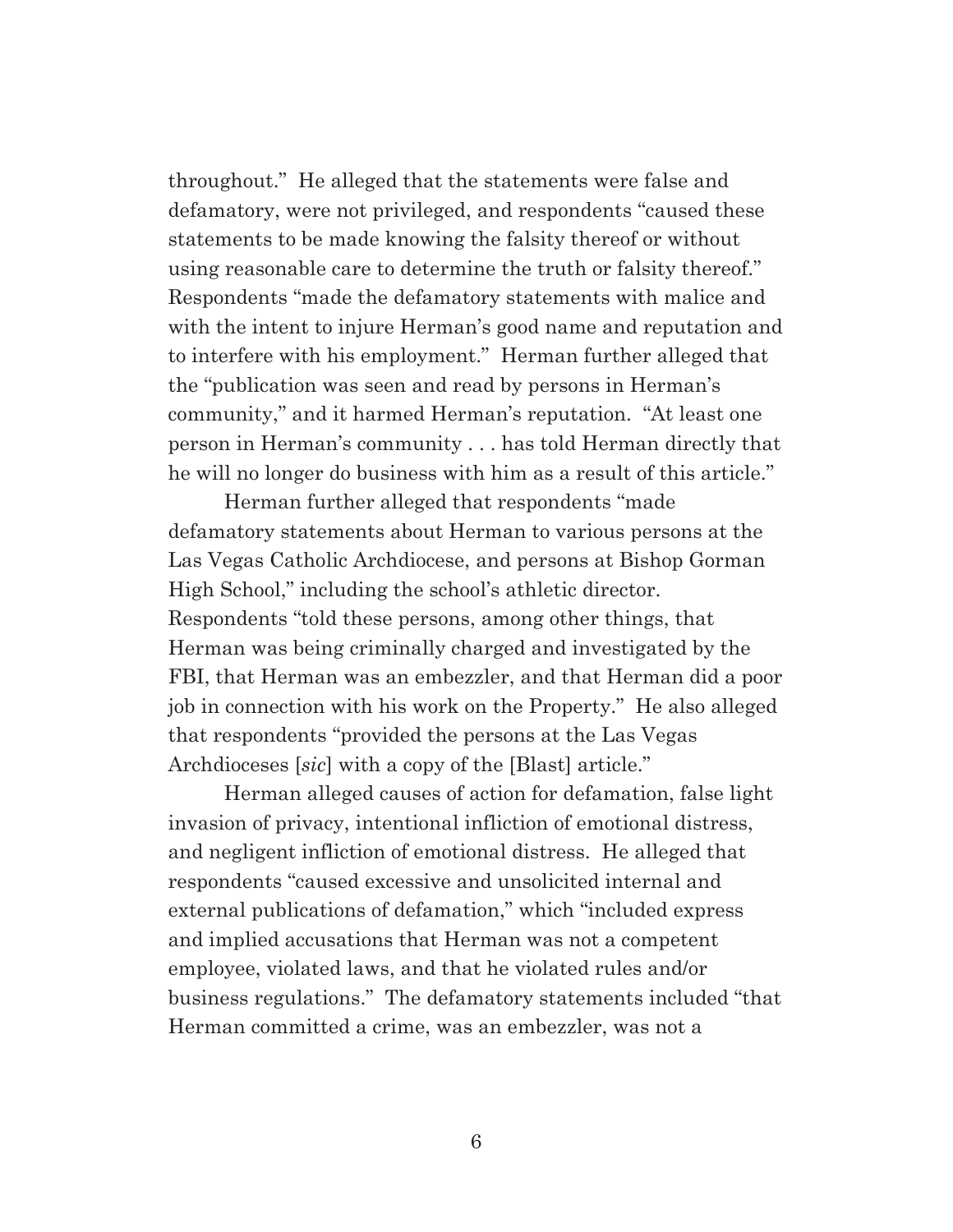competent employee, and/or violated State and/or Federal law." These statements also cast Herman in a false light. Publication was made to "third persons, who had no need or desire to know," including respondents' employees, "Herman's community in Nevada, and . . . prospective future employers and business partners of Herman." Herman alleged that he was damaged by the statements in his reputation and standing in the community. He also asserted that respondents' actions caused emotional distress. He requested actual damages, punitive damages, attorney fees, and costs.

### **B. Respondents' anti-SLAPP motion**

Respondents filed a special motion to strike the entire cross-complaint under section 425.16, or in the alternative, to strike the first four causes of action. Under section 425.16, "[a] cause of action arising from a person's act in furtherance of the 'right of petition or free speech under the United States Constitution or the California Constitution in connection with a public issue shall be subject to a special motion to strike, unless the court determines that the plaintiff has established that there is a probability' that the claim will prevail." (*Monster Energy Co. v. Schechter* (2019) 7 Cal.5th 781, 788 (*Monster Energy*), citing § 425.16, subd. (b)(1).) Thus, "[a]nti-SLAPP motions are evaluated through a two-step process. Initially, the moving defendant bears the burden of establishing that the challenged allegations or claims 'aris[e] from' protected activity in which the defendant has engaged." (*Park v. Board of Trustees of California State University* (2017) 2 Cal.5th 1057, 1061 (*Park*).) "If the defendant carries its burden, the plaintiff must then demonstrate its claims have at least 'minimal merit.'" (*Ibid*.)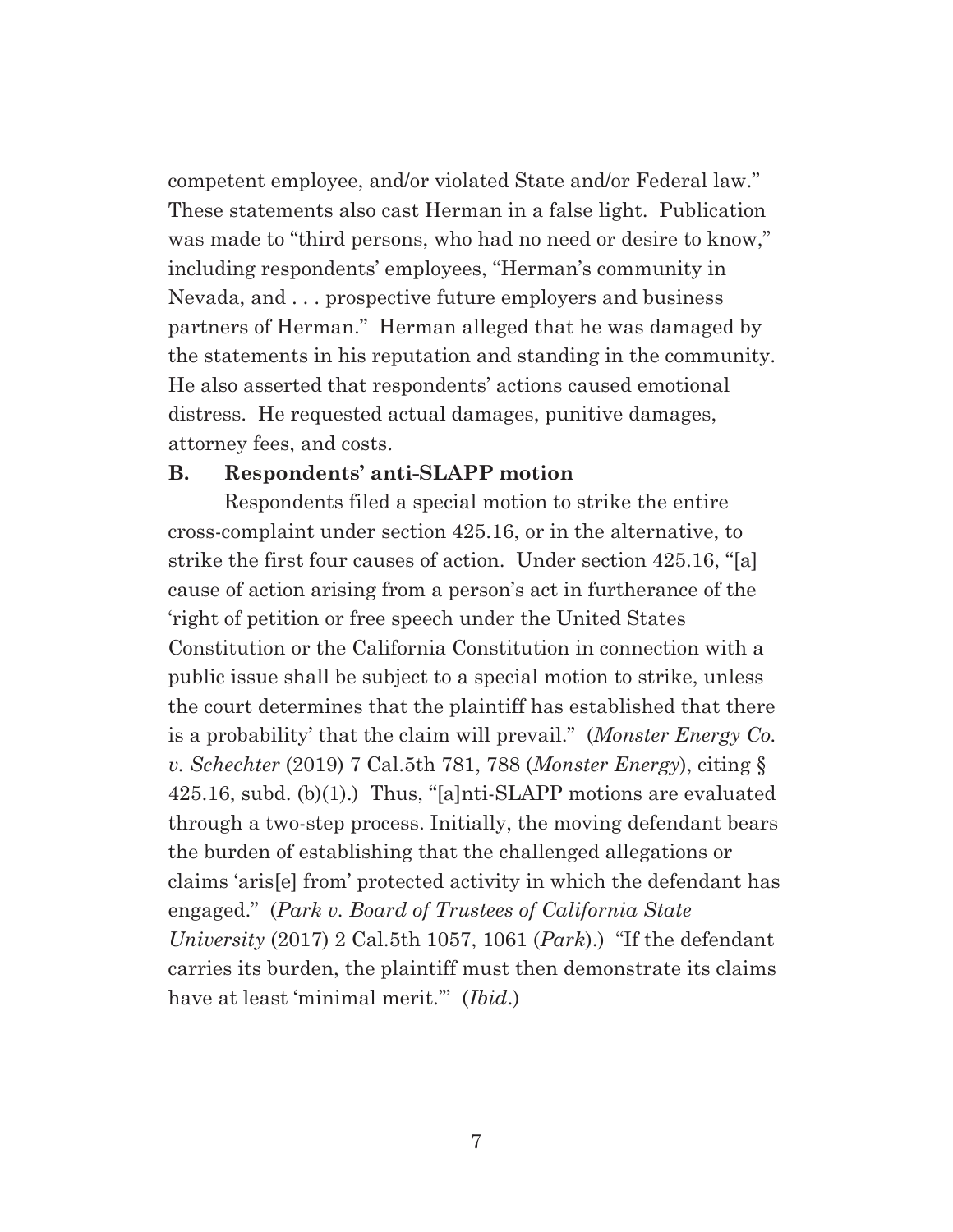In their motion, respondents stated that Starr is SONN's manager and Herman's cousin. They argued that Herman's first four causes of action relied on the allegation that "Starr filed a police report making allegedly defamatory comments, and the act of filing the police report with allegedly defamatory comments defamed him, cast him in a false light, and caused him emotional distress." Respondents pointed to the sentence in the Blast article stating, "Real estate mogul Daniel Starr filed a report with LAPD last month, which was obtained by The Blast." They asserted, "The cornerstone for these 4 causes of action is the claim that Starr filed a police report. The causes of action are then built around the filing of that police report, and what happened after a third party news source obtained the police report and found it newsworthy." And although the crosscomplaint had alleged that respondents "caused [the Blast article] to be published on the Internet," respondents in their motion asserted, in all-bold font, "Significantly, there is no allegation that either of the cross-defendants had any role in publishing the article."

Respondents argued that they therefore met the first prong of the anti-SLAPP analysis: "The case law is crystal clear: the filing of a police report is a protected activity." They also contended that it is "unquestionable that such police reports come within the protection of the anti-SLAPP statute." The contended that Herman's causes of action therefore arose from protected activity.

Respondents asserted that Herman could not meet the second prong of the anti-SLAPP analysis to show a probability of prevailing, because respondents' actions fell under the litigation privilege in Civil Code section 47. They also argued, "[T]he cross-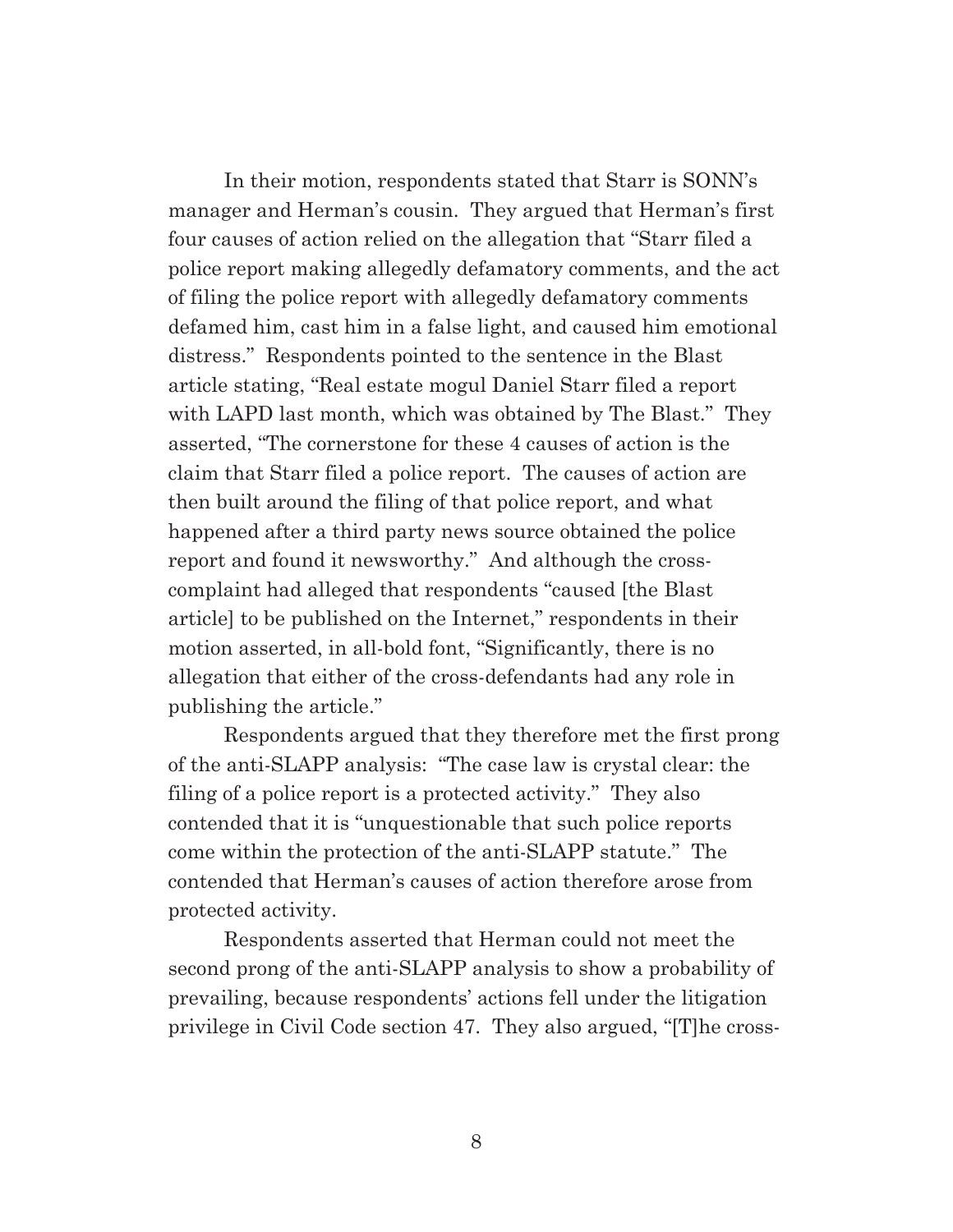complaint does not allege that the cross-defendants published the article. Instead, it alleges a third party news source obtained the police report and published a summary of its findings. The only allegation is that Starr filed a police report." Respondents further asserted that the article only said that Starr "alleged" things about Herman, and such generalized statements of opinion are not actionable.

### **C. Opposition and reply**

Herman opposed respondents' motion, stating, "The allegations in the Cross-Complaint do not hinge on or arise from a police report." Instead, although the article referenced a police report, "[t]he alleged police report is incidental to the claims." Herman pointed out that other than quoting the article, the cross-complaint said nothing about a police report, and instead stated that respondents had made untrue and defamatory publications to the people Herman worked with and people in Herman's community. He argued that his claims "are a result of [respondents'] slanderous conduct and defamatory publications made to third persons, regardless of the police report."

Herman also contended that other than the Blast article's mention of a police report, there was no suggestion that any such report was ever filed. Herman stated in a declaration that he had never seen a copy of a police report, he had "never been contacted by the LAPD, the FBI, or by any governmental law enforcement agency regarding Starr, any of the matters in the Complaint filed by SONN, or any of the matters in the Cross-Complaint." Herman stated that he had contacted the LAPD to determine if a police report had been filed, he was waiting for a response from the LAPD, and he "intends to subpoena 'theblast.com' for a copy of the alleged police report."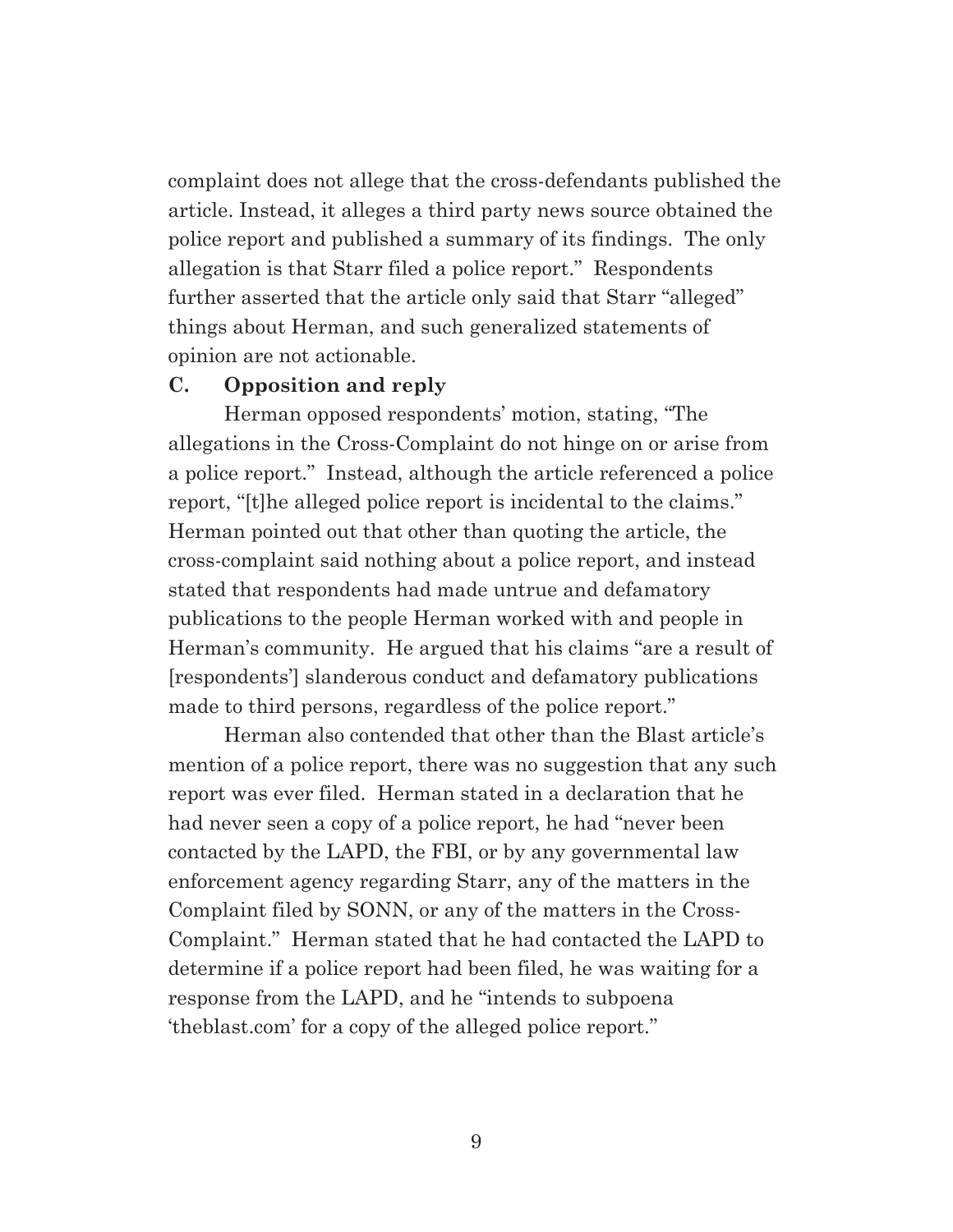Herman stated in his declaration, "Based on my knowledge of Starr and his business practices, I am informed and believe that Starr paid someone at 'theblast.com' to run [the] article thereby causing it to be published." Herman stated that he intended to determine through discovery whether Starr or SONN had paid theblast.com to publish the article. Herman also believed that Starr made defamatory statements to people at the Las Vegas Catholic Archdiocese and at Bishop Gorman High School, including the school's athletic director, who had received the Blast article and contacted Herman about it. Herman also stated that Starr told Herman's stepfather that the FBI was investigating Herman.

Herman argued that because the cross-complaint was not based on a police report, and it was unclear whether a police report had even been filed, his allegations did not arise from protected activity and respondents had not met their initial burden. Herman also asserted that even if respondents had shifted the burden, his claims were likely to prevail on the merits. He further argued that the litigation privilege did not apply, and requested attorney fees under section 425.16, subdivision (c).

In their reply, respondents asserted again that Herman's allegations arose from a police report because "[b]ut for the police report, the filing of which is protected activity, theblast.com . . . would not have allegations to report. Everything alleged against the moving parties was attributed in the news article as having been obtained from the police report." Respondents argued that filing a police report was a protected activity, and the litigation privilege applied to police reports.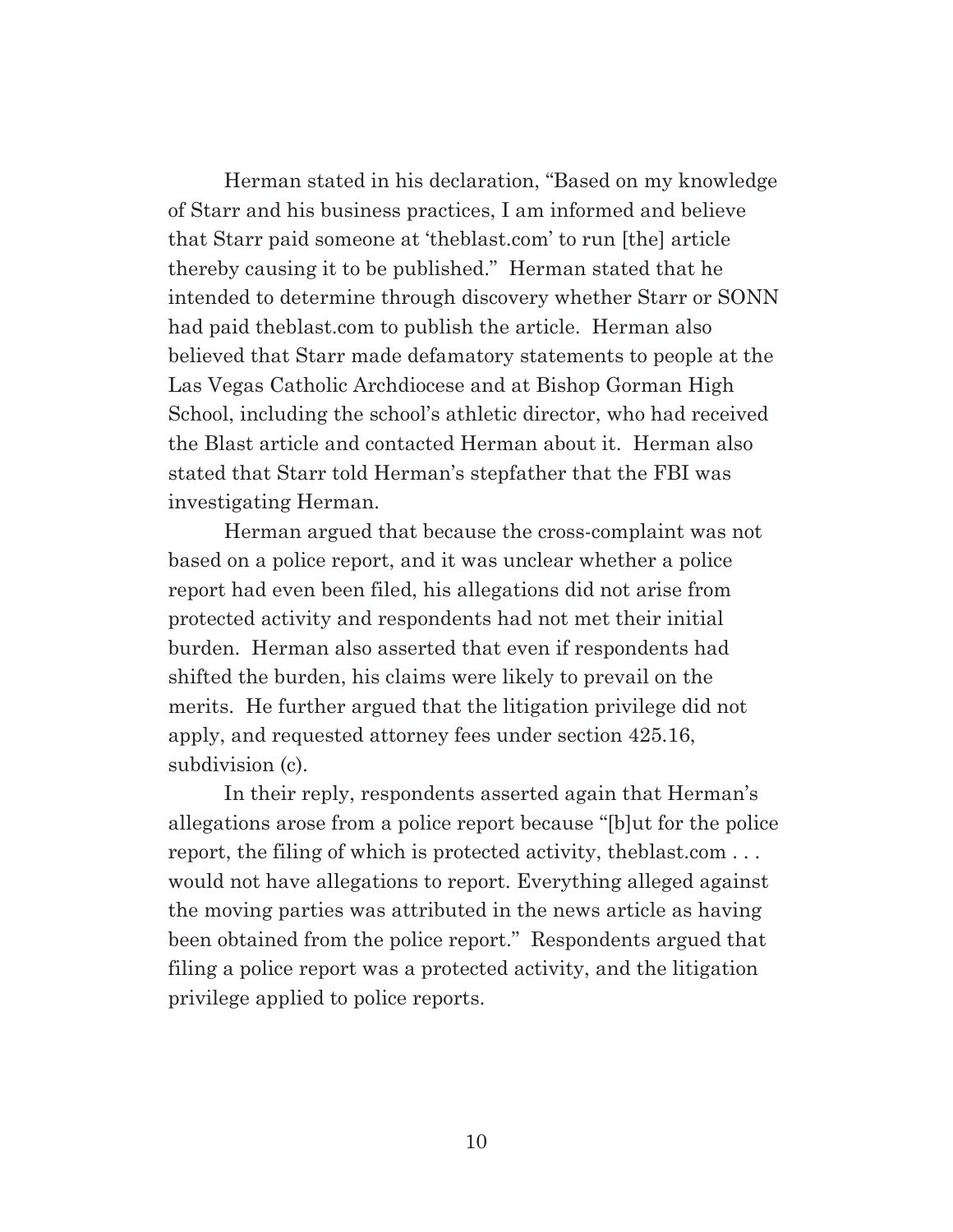Respondents also disputed Herman's contention that the police report was incidental to his claims, stating, "The only 'statements' attributed to [respondents] in theblast.com news publication came from information theblast.com gleaned from a police report. The police report is not incidental to the claims. It is essential to the claims." Respondents asserted that the only statements or conduct "attributed to [them] arise out of the filing of the police report."

#### **D. Court's ruling on the special motion to strike**

Following a short hearing, the trial court granted respondents' motion and struck the first four causes of action in the cross-complaint without leave to amend. The court's written ruling implied that respondents met their burden under the first prong of the anti-SLAPP analysis, stating that Herman's first four causes of action "are based upon a quoted Internet publication that expressly was solely based upon [respondents'] alleged police report, which moving parties are not shown conclusively to have made falsely. In other words, but for a reported police report, caused by [respondents], that alleged publication would not have existed, because the publication is about no other conduct." The court continued, "Further, that police report allegedly was communicated to a substantial number of people, including Bishop Gorman High School athletic director, and the Las Vegas Archdioceses [*sic*], regarding the public interest of knowing about an allegedly embezzling employee, beyond the one publication on the Internet. . . . Thus, the full breadth of the 1st through 4th claims are intertwined with the police report, as to the various, alleged publications."

The court held that Herman failed to meet the second prong of the anti-SLAPP analysis because "the opposing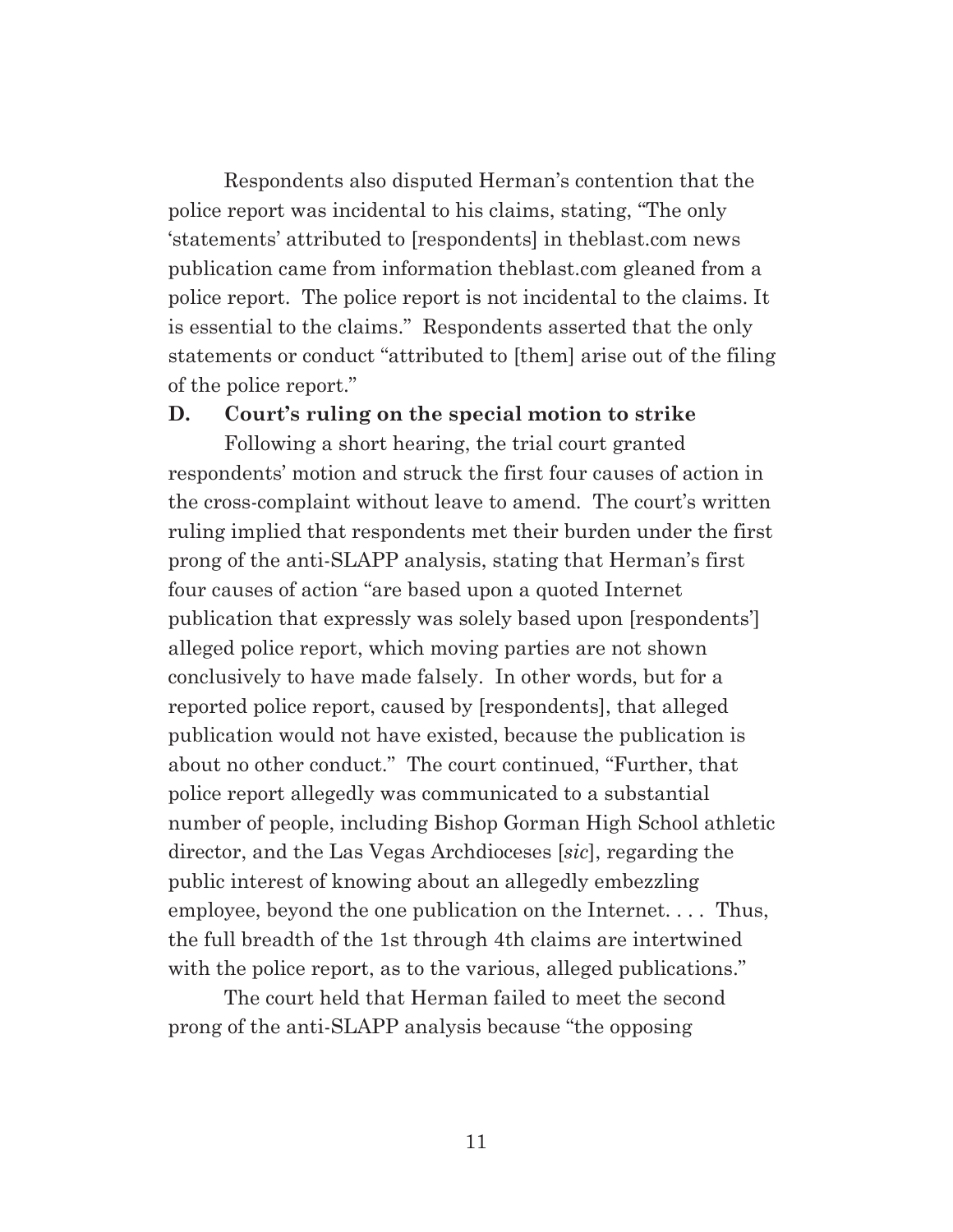declaration fails to be sufficiently competent to prove the elements of the claims, including by failing to prove that [respondents] caused the police report, or the Internet and other publications of defamatory statements about embezzling, and by failing to prove it caused harm." The court also noted that police reports are protected activity, and the "anti-SLAPP statute is inapposite where the making of a false police report is uncontested or conclusive, because that is not an act in furtherance of the constitutional rights of petitioning or free speech."

Herman appealed the court's order.

## **E. Attorney fees**

Respondents then filed a motion seeking attorney fees and costs. (See  $\S$  425.16, subd. (c)(1) ["a prevailing defendant on a special motion to strike shall be entitled to recover his or her attorney's fees and costs."].) Herman opposed the motion, asserting that the court's ruling on the anti-SLAPP motion was being appealed, and respondents' requested fees were excessive.

The court awarded respondents the amount of fees and costs requested: \$25,066.37. Herman also appealed that order. We granted Herman's motion to consolidate the two appeals.

## **DISCUSSION**

As stated above, anti-SLAPP motions under section 425.16 are evaluated through a two-step process. The moving defendant bears the burden of establishing that the challenged claims arise from protected activity, and if the defendant meets that burden, the plaintiff must establish that there is a probability that his claims will prevail. (See *Park, supra,* 2 Cal.5th at p. 1061; *Monster Energy, supra*, 7 Cal.5th at p. 788.) Protected activity includes "(1) any written or oral statement or writing made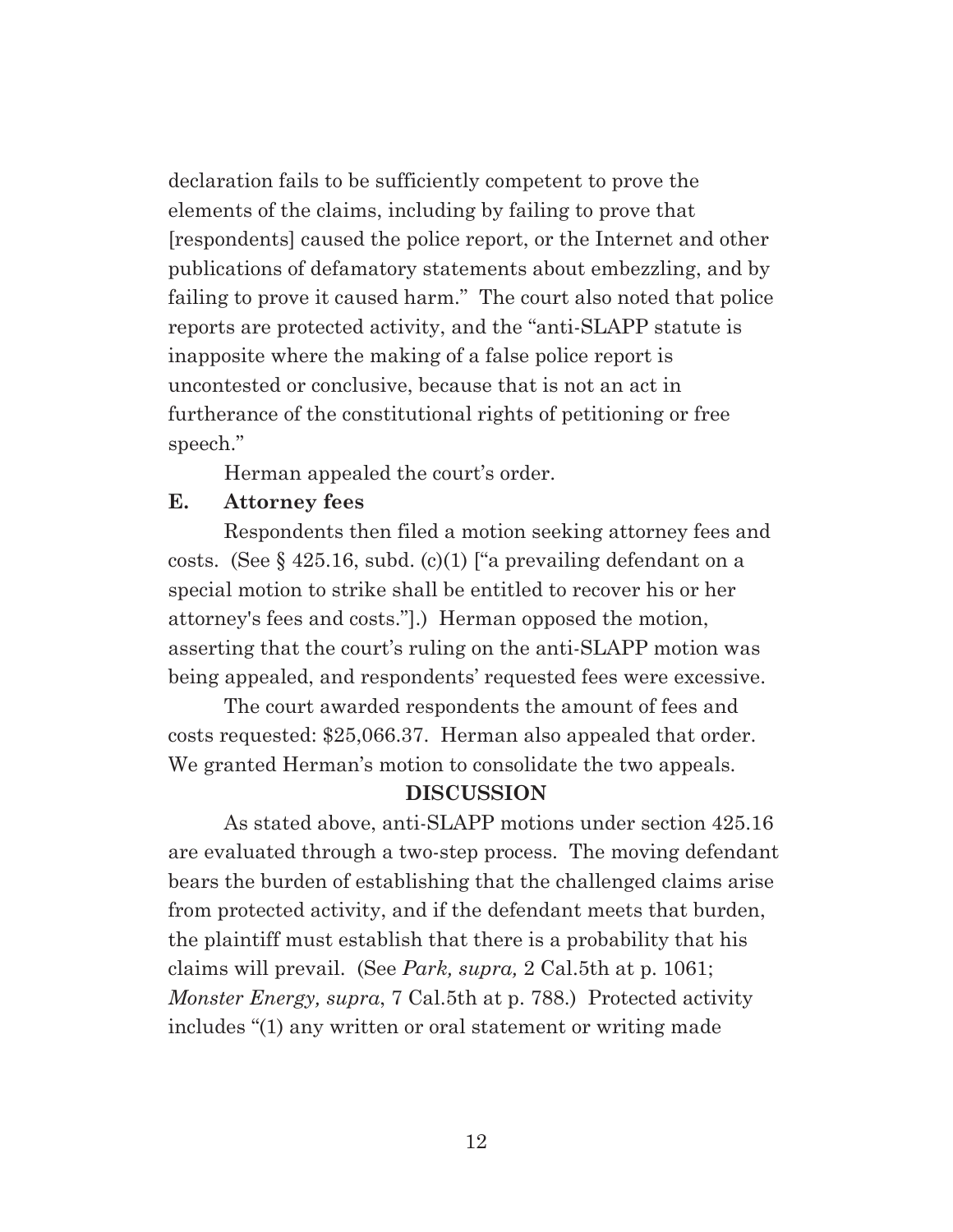before a legislative, executive, or judicial proceeding, or any other official proceeding authorized by law," and "(2) any written or oral statement or writing made in connection with an issue under consideration or review by a legislative, executive, or judicial body, or any other official proceeding authorized by law." (§ 425.16, subd. (e).)

"We review de novo the grant or denial of an anti-SLAPP motion. [Citation.] We exercise independent judgment in determining whether, based on our own review of the record, the challenged claims arise from protected activity. [Citations.] In addition to the pleadings, we may consider affidavits concerning the facts upon which liability is based. [Citations.] We do not, however, weigh the evidence, but accept plaintiff's submissions as true and consider only whether any contrary evidence from the defendant establishes its entitlement to prevail as a matter of law." (*Park, supra*, 2 Cal.5th at p. 1067.)

#### **A. Herman's claims do not arise from a police report**

"The defendant's first-step burden is to identify the activity each challenged claim rests on and demonstrate that that activity is protected by the anti-SLAPP statute." (*Wilson, supra*, 7 Cal.5th at p. 884.) Here, the trial court found that Herman's challenged claims arose from respondents' filing of a police report, and was therefore protected activity under section 425.16. This finding was erroneous. Herman did not allege that respondents filed a police report, nor did he allege that any of his damages resulted from respondents' filing of a police report.

To determine whether a cause of action arises from a defendant's protected activity, we look at the "pleadings, and supporting and opposing affidavits stating the facts upon which the liability or defense is based." (§ 425.16, subd. (b)(2).) "A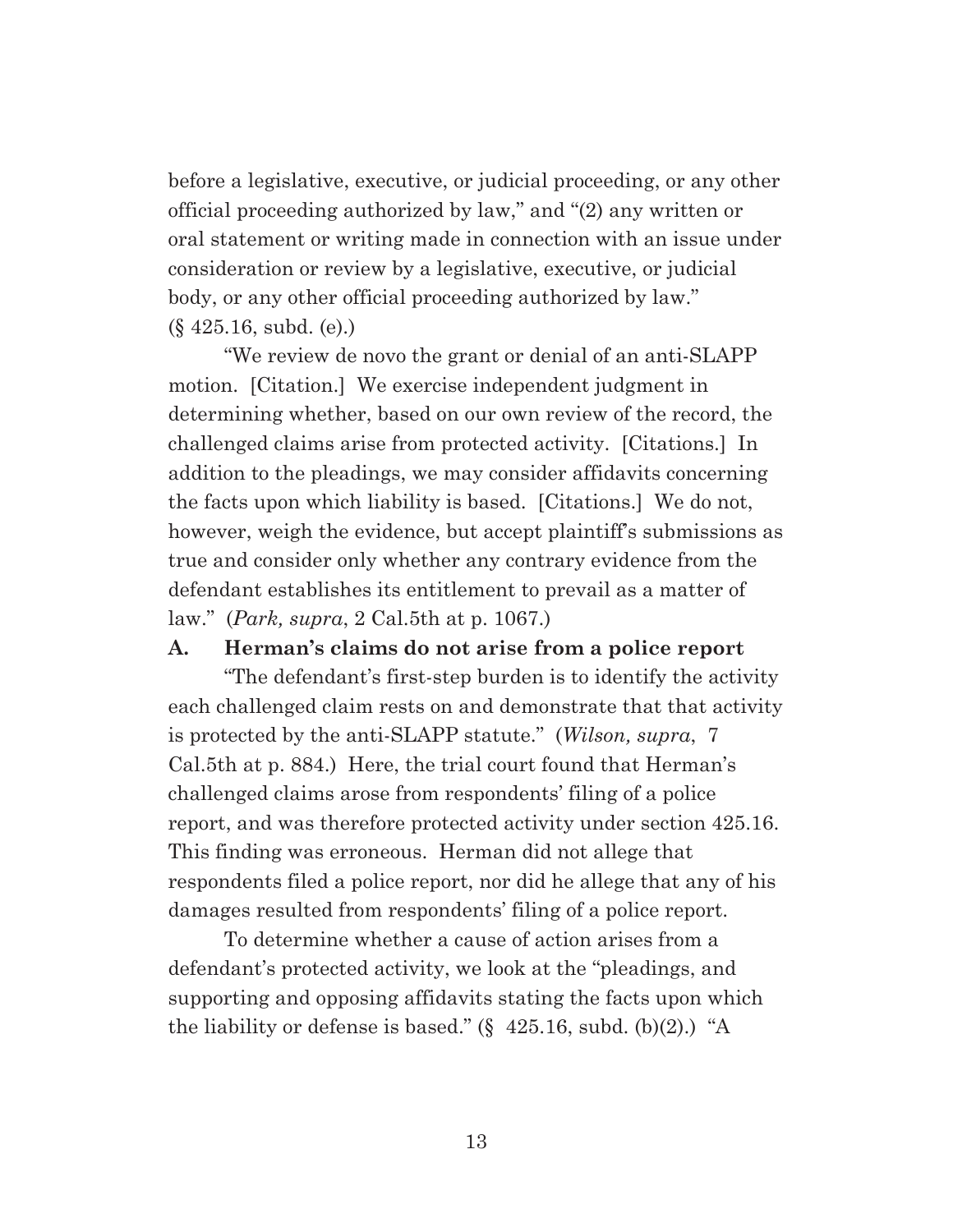claim arises from protected activity when that activity underlies or forms the basis for the claim." (*Park, supra,* 2 Cal.5th at p. 1062.) "[T]he focus is on determining what 'the defendant's activity [is] that gives rise to his or her asserted liability—and whether that activity constitutes protected speech or petitioning. [Citation.] 'The only means specified in section 425.16 by which a moving defendant can satisfy the ["arising from"] requirement is to demonstrate that *the defendant's conduct by which plaintiff claims to have been injured* falls within one of the four categories described in subdivision (e) . . . .' [Citation.] In short, in ruling on an anti-SLAPP motion, courts should consider the elements of the challenged claim and what actions by the defendant supply those elements and consequently form the basis for liability." (*Id*. at p. 1063 [emphasis in original].)

Respondents do not discuss the meaning of the "arising from" prong of the anti-SLAPP test, or cite any authorities addressing that issue. Rather, their sole contention in the special motion to strike, repeated verbatim in their respondent's brief, is that filing a police report constitutes protected activity under section 425.16: "Filing a police report is unquestionably a protected activity. As such, [respondents] have made the threshold showing that action arises from acts in furtherance of their rights of petition and free speech." Respondents have not asserted, below or on appeal, any other basis for finding that the cross-complaint is barred under section 425.16.3

<sup>3</sup>For example, respondents have not contended that the alleged defamatory statements were made in connection with an issue of public interest.  $(\S 425.16, \text{subd.}(\e)(3), (4))$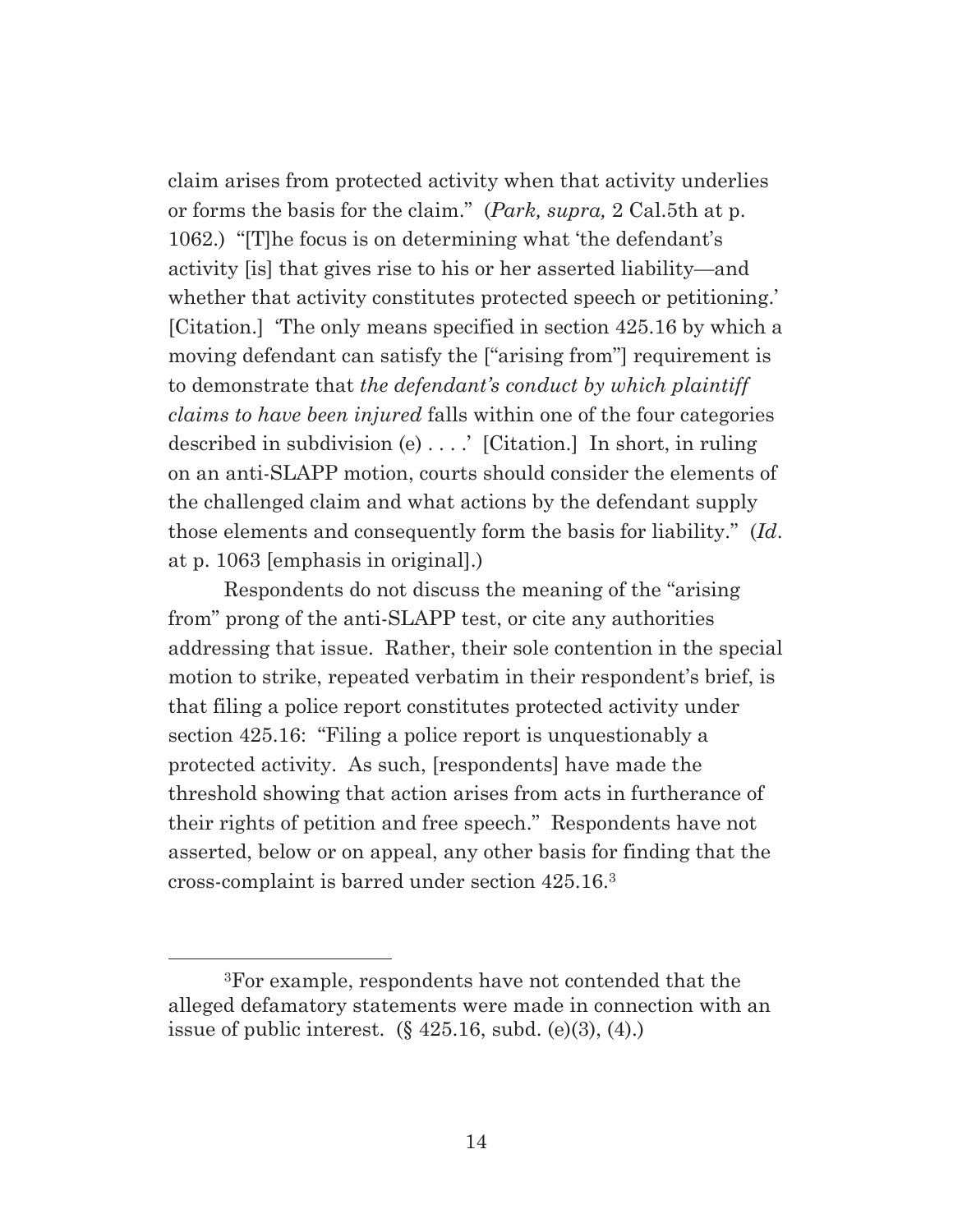The allegations regarding respondents' actions in Herman's cross-complaint do not arise from the filing of a police report. Nothing in the cross-complaint suggests Herman was damaged as a result of a police report. Indeed, Herman questions whether any such report was actually filed, stating that he had never been contacted by the LAPD or any other law enforcement agency about issues regarding the property, and he was attempting to discover from the LAPD whether such a report was filed. Although the Blast article stated that a report had been filed with the LAPD, Herman also alleged that respondents told Herman's stepfather and people at the Las Vegas Catholic Archdiocese and Bishop Gorman High School that Herman was being investigated by the FBI, a wholly different agency.

Moreover, the cross-complaint does not suggest that Herman's employer, business associates, or acquaintances ever received a copy of a police report. Rather, Herman alleged that respondents "caused" the Blast article to be published, and he clarified in his declaration that he believed respondents paid theblast.com to publish the article. Herman also alleged that respondents gave the Blast article to people at the Las Vegas Archdiocese. None of these allegations arise from respondents' filing of a police report.

Respondents cite several cases holding that filing police reports constitutes protected activity under section 425.16, subdivision (e). In *Kenne v. Stennis* (2014) 230 Cal.App.4th 953, for example, the plaintiff alleged that the defendants were evading service of process for a lawsuit to enforce a judgment. As part of their attempts to evade process, the defendants allegedly filed false police reports and two civil harassment petitions. The plaintiff conceded that "each of her six claims against defendants,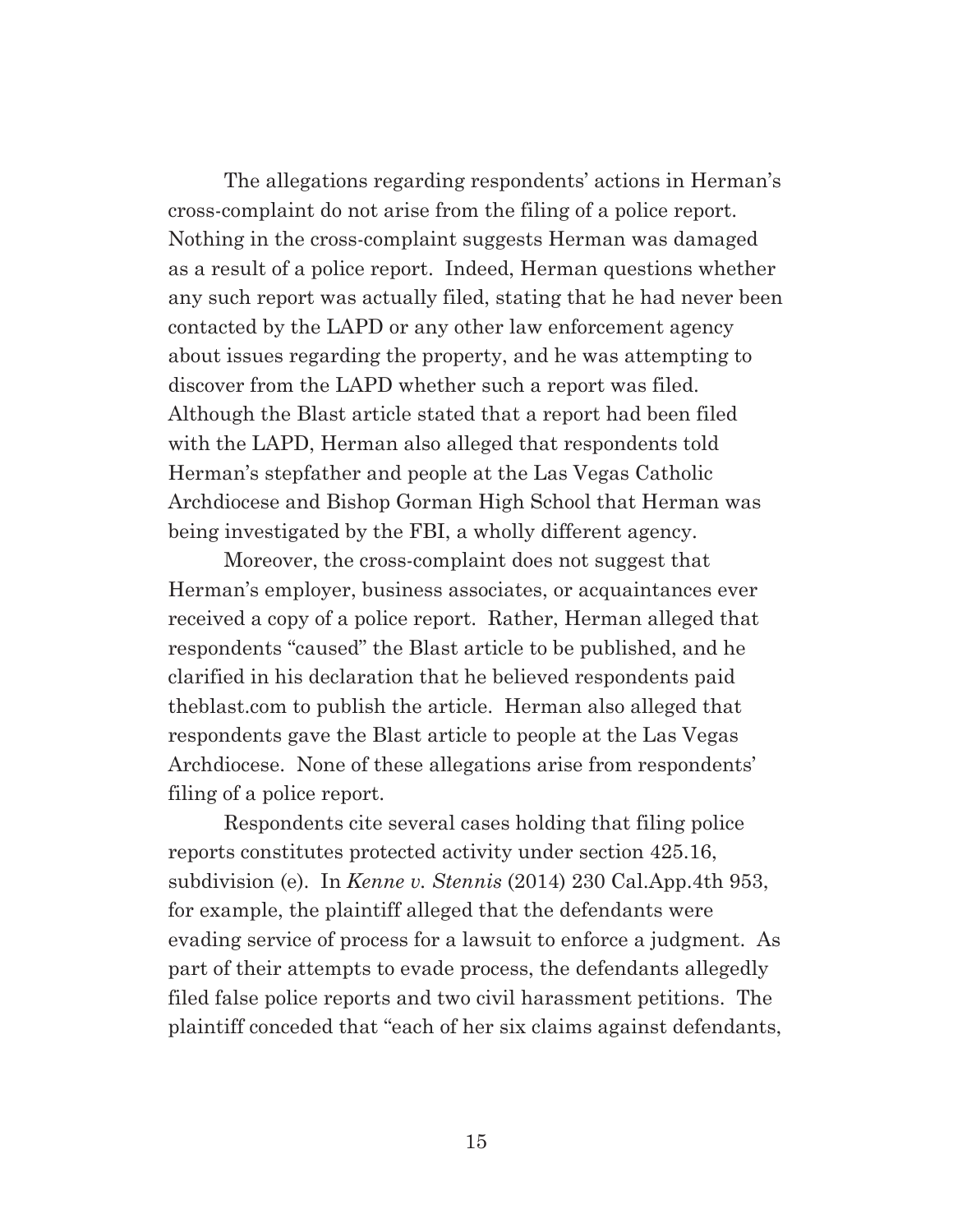including the conspiracy, malicious prosecution, and intentional infliction of emotional distress claims that are the subject of the appeal, is based on the same alleged conduct by defendants—the making of allegedly false police reports about the service of process incident . . . and the filing of two civil harassment petitions." (*Id*. at p. 966.) The court held, "All of that conduct, however, was in furtherance of defendants' constitutional right of petition, a protected activity under section 425.16." (*Ibid*.)

Respondents also cite *Comstock v. Aber* (2012) 212 Cal.App.4th 931, in which the cross-complainant, Comstock, alleged that the cross-defendant, Aber, falsely reported that Comstock had sexually assaulted her. Comstock alleged two causes of action, defamation and intentional infliction of emotional distress, and alleged that Aber had made her false statements to several people, including police. Addressing Aber's statements to police, the Court of Appeal noted, "The law is that communications to the police are within SLAPP" under section 425.16, subdivision (e)(1) and (e)(2). (*Id*. at p. 941.)

Respondents also cite *Siam v. Kizilbash* (2005) 130 Cal.App.4th 1563, in which the plaintiff alleged that the defendant falsely accused him of abusing the defendant's young sons; defendant reported the abuse to school officials and police. After investigations deemed the accusations unfounded, the plaintiff sued defendant alleging eight causes of action, including libel and slander. (*Id*. at p. 1568.) The Court of Appeal held that the "defendant's reports of child abuse to persons who are bound by law to investigate the report or to transmit the report to the authorities are protected by the statute.  $(\S$  425.16, subd. (e)(2).)" (*Id*. at p. 1570.)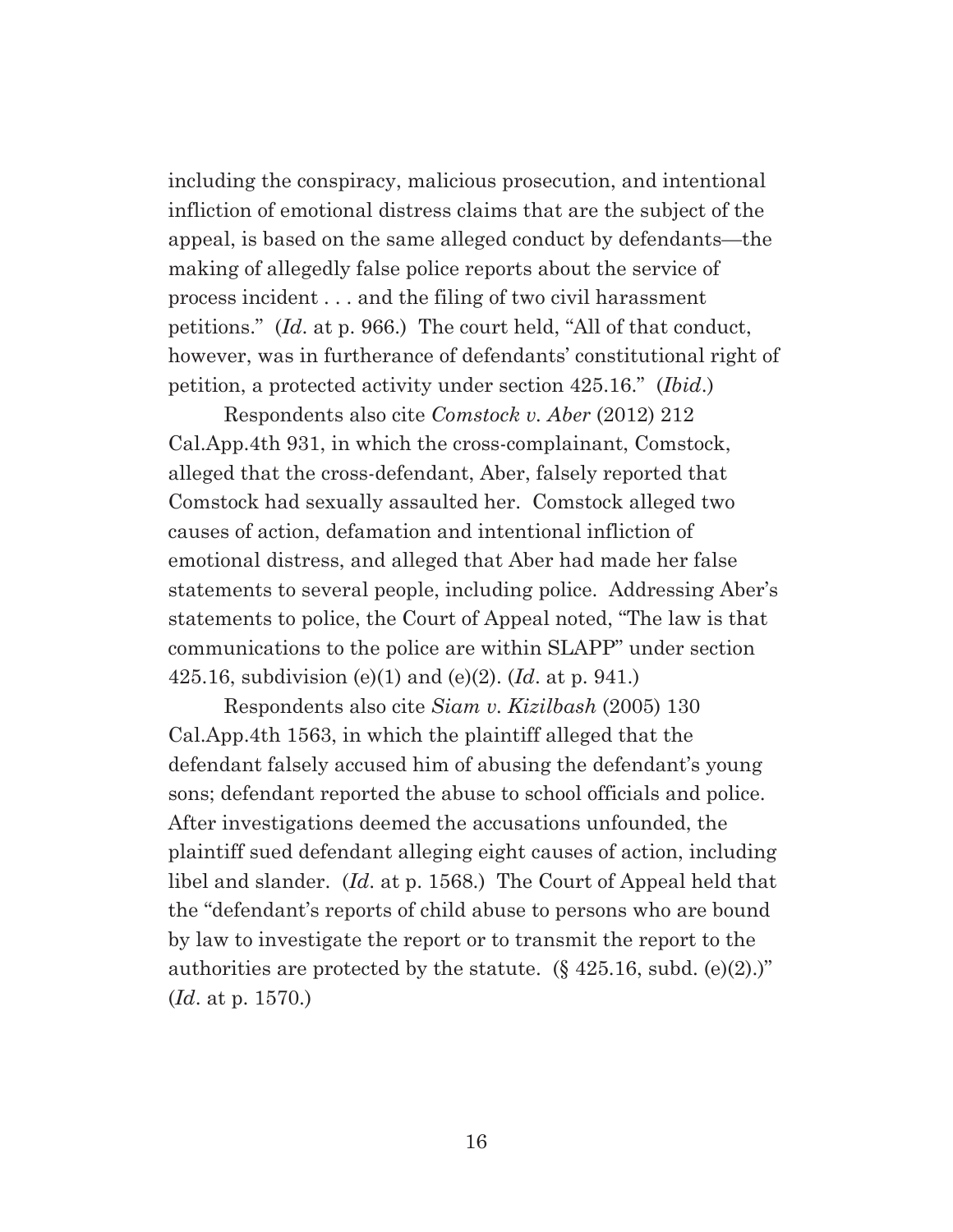These cases are inapposite. Here, Herman did not allege that respondents filed a police report or initiated any sort of official proceeding. To the contrary, Herman alleged that respondents *falsely* told theblast.com, his acquaintances, and his business associates that the police were investigating him. "Under the first step of the anti-SLAPP analysis, . . . it is the defendant's acts that matter. [Citations.] If the acts alleged in support of the plaintiff's claim are of the sort protected by the anti-SLAPP statute, then anti-SLAPP protections apply." (*Wilson, supra,* 7 Cal.5th at p. 887.) Because filing a police report does not constitute "the defendant's conduct by which plaintiff claims to have been injured" (*Equilon Enterprises v. Consumer Cause, Inc*. (2002) 29 Cal.4th 53), Herman's claims did not "arise from" protected activity.

Respondents asserted no other argument regarding the first prong of the anti-SLAPP analysis. They therefore did not meet their initial burden under section 425.16, and their special motion to strike should have been denied on that basis.

Because respondents did not meet their burden under the first prong of the anti-SLAPP analysis, we do not address the parties' contentions regarding the second prong, whether Herman's claims have a probability of success.

### **B. Attorney fees**

As noted above, the trial court awarded respondents attorney fees and costs in the amount of \$25,066.37 as prevailing parties under the anti-SLAPP statute. (See § 425.16, subd.  $(c)(1)$ .) Herman appealed that order, and asserts that if the court's ruling on respondents' anti-SLAPP motion is reversed, the fee award must also be reversed. We agree.